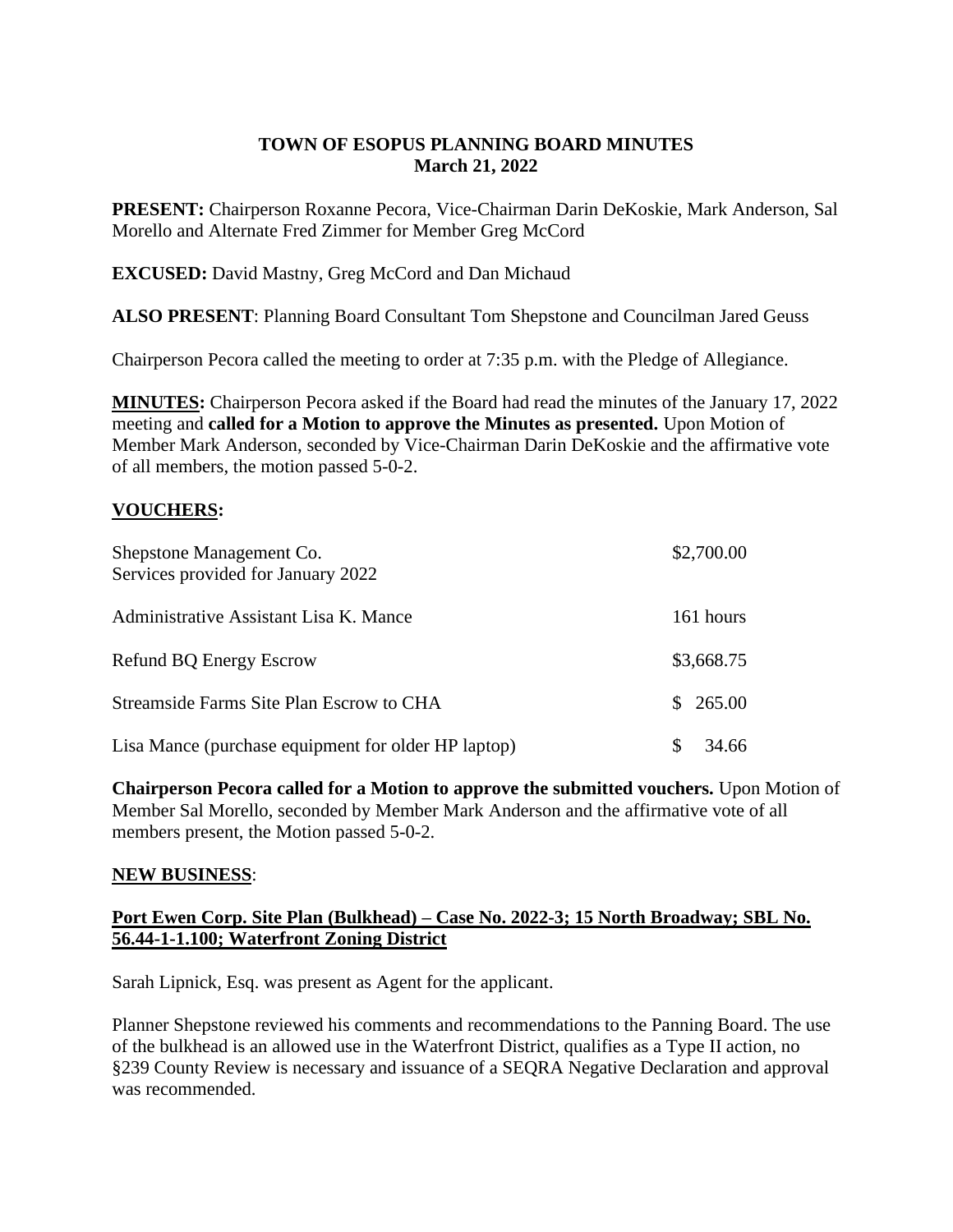Attorney Barnett inquired if the 1000' office space use was intended. Attorney Lipnick responded that the office space was an intended use for the separate proposed site plan for a commercial business. The applicant was asked to submit separate plans specific to each application to avoid confusion.

## **Chairperson Pecora called for a Motion to establish escrow in the amount of \$2,000.00.**

Upon Motion of Vice-Chairman DeKoskie, seconded by Member Anderson, and the affirmative vote of all Members present, the Motion passed 5-0-2 by the following vote:

| Roxanne Pecora     | Aye     |
|--------------------|---------|
| Darin DeKoskie     | Aye     |
| Greg McCord by     |         |
| <b>Fred Zimmer</b> | Aye     |
| Mark Anderson      | Aye     |
| David Mastny       | Excused |
| Sal Morello        | Aye     |
| Dan Michaud        | Excused |
|                    |         |

Chairperson Pecora asked for questions from the Board. Attorney Lipnick stated that the bulkhead was to be used for storage vessels from the Maritime Museum and that no service to the public was being provided. No trash, restrooms or parking was needed for this proposal. The plans needed to indicate that the soil excavation area had been refilled, remove the office space/storage labels and any parking spaces. There would be no employees that would be present on the site. The applicant was currently working with the Maritime Museum to draft a license agreement.

**Chairperson Pecora called for a Motion classify the action as a Type II action under SEQRA.** Upon Motion of Vice-Chairman DeKoskie, seconded by Fred Zimmer, and the affirmative vote of all Members present, the Motion passed 5-0-2 by the following vote:

| Roxanne Pecora       | Aye     |
|----------------------|---------|
| Darin DeKoskie       | Aye     |
| Greg McCord by       |         |
| Fred Zimmer          | Aye     |
| <b>Mark Anderson</b> | Aye     |
| David Mastny         | Excused |
| Sal Morello          | Aye     |
| Dan Michaud          | Excused |
|                      |         |

**Chairperson Pecora called for a Motion to waive the requirement for a public hearing pursuant to §123-47 C (6).** Upon Motion of Member Mark Anderson, seconded by Vice-Chairman DeKoskie, and the affirmative vote of all Members present, the Motion passed 5-0-2 by the following vote:

Roxanne Pecora Aye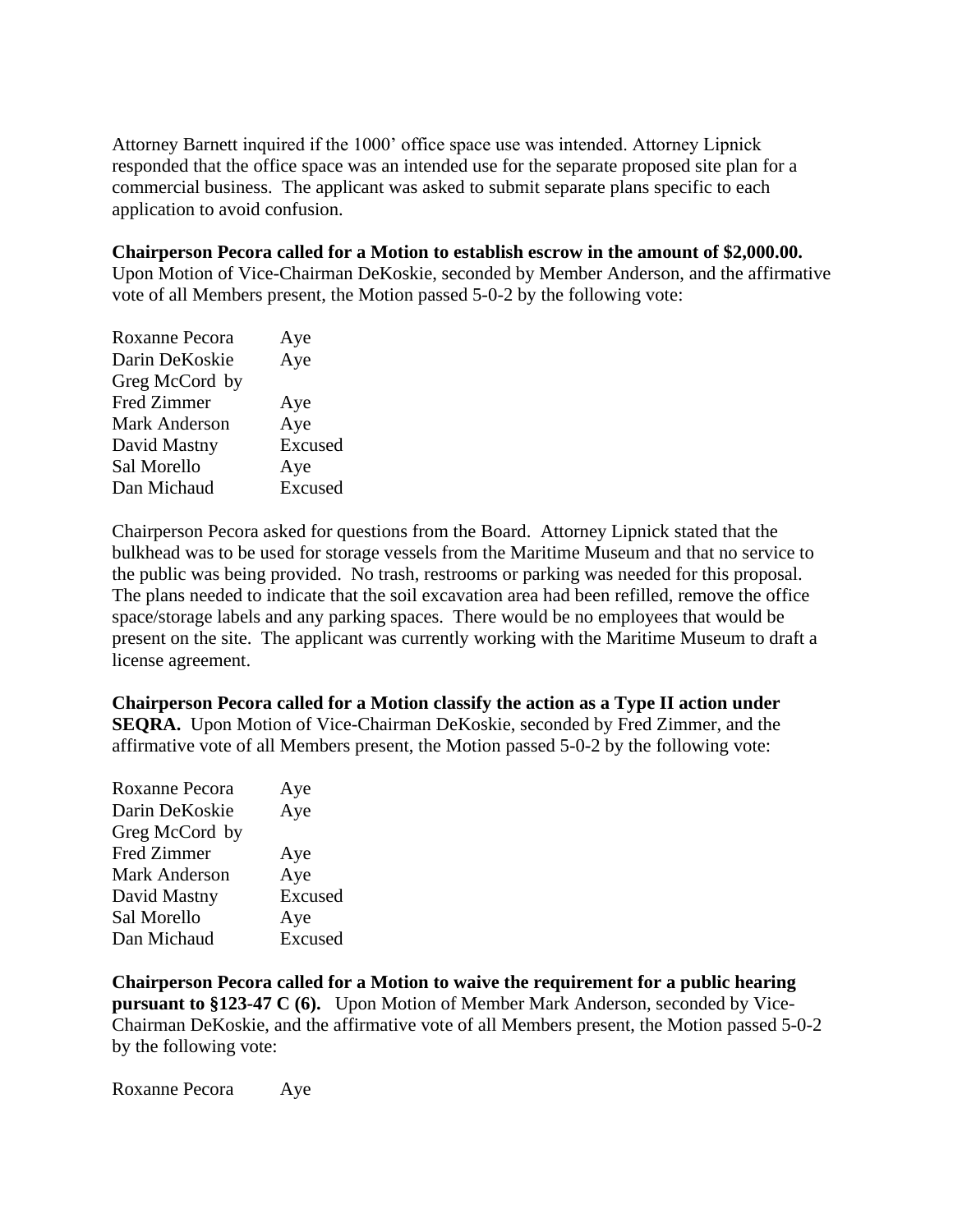| Darin DeKoskie     | Aye     |
|--------------------|---------|
| Greg McCord by     |         |
| <b>Fred Zimmer</b> | Aye     |
| Mark Anderson      | Aye     |
| David Mastny       | Excused |
| Sal Morello        | Aye     |
| Dan Michaud        | Excused |

**Chairperson Pecora called for a Motion for approval conditioned upon submission of revised plans indicating office/storage and parking removed from plans and that soil excavation area has been filled with six (6) paper copies.** Upon Motion of Vice-Chairman DeKoskie, seconded by Member Anderson, and the affirmative vote of all Members present, the Motion passed 5-0-2 by the following vote:

| Roxanne Pecora     | Aye     |
|--------------------|---------|
| Darin DeKoskie     | Aye     |
| Greg McCord by     |         |
| <b>Fred Zimmer</b> | Aye     |
| Mark Anderson      | Aye     |
| David Mastny       | Excused |
| Sal Morello        | Aye     |
| Dan Michaud        | Excused |
|                    |         |

### **OLD BUSINESS:**

# **Streamside Farms Site Plan/SUP – Case No. 2021-16; 263 Mountainview Avenue; SBL No. 56.75-1-56.11; R12 Zoning District**

Applicant Paul Page was present for the application review.

Planner Shepstone stated that the Applicant had submitted a grading, drainage and utility plan and Stormwater Pollution Prevention Plan which should be reviewed by the Planning Engineering Consultant and the Board should decide whether to hold discussion until comments from the Engineer had been received. Vice-Chairman DeKoskie stated that although referral to CHA could be made, a more detailed SWPPP including calculations for discharge from stormwater basins be prepared to submit

Various Members voiced concerns regarding the proposal.

Applicant Page stated that all property maintenance was performed in-house.

The Secretary was directed to provide all traffic studies conducted to Alternate Zimmer.

**Chairperson Pecora called for a Motion to schedule a public hearing for April 18, 2022 at 7:40 p.m.** Upon Motion of Member Anderson, seconded by Member Morello, and the affirmative vote of all Members present, the Motion passed 5-0-2 by the following vote: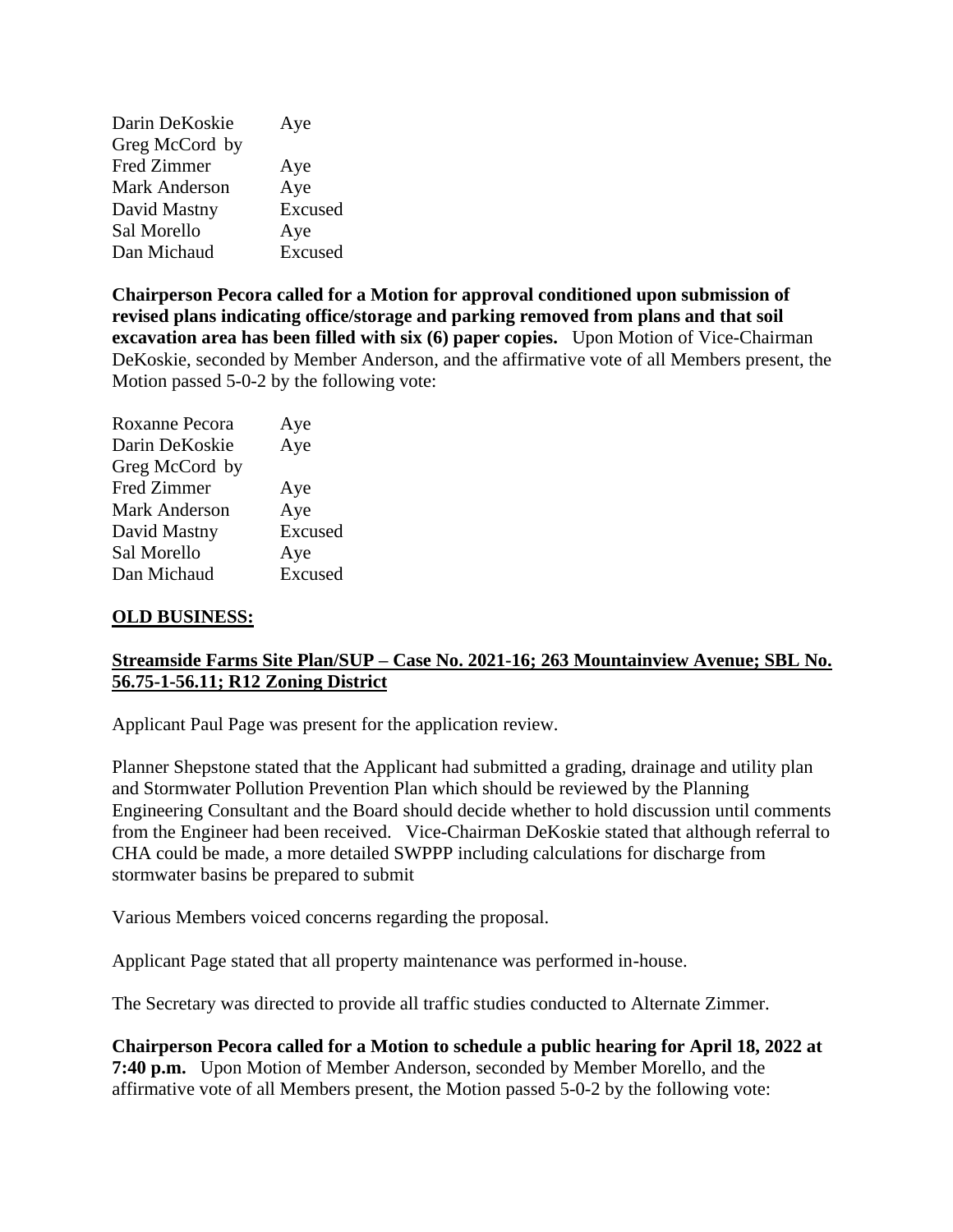| Roxanne Pecora       | Aye     |
|----------------------|---------|
| Darin DeKoskie       | Aye     |
| Greg McCord by       |         |
| <b>Fred Zimmer</b>   | Aye     |
| <b>Mark Anderson</b> | Aye     |
| David Mastny         | Excused |
| Sal Morello          | Aye     |
| Dan Michaud          | Excused |

Mr. Page was going to e-mail Vice-chairman DeKoskie for a "punchlist" of what additional information should be provided in the SWPPP.

## **WP Property Holdings, LLC (Lynn Pincus) Amended Site Plan – Case No. 2021-27; 9 Chambers Road; SBL No. 80.1-3-25; R-40 Zoning District**

Jillian Wermer was present as Agent.

**Chairperson Pecora called for a Motion for approval conditioned.** Upon Motion of Member Morello, seconded by Member Anderson, and the affirmative vote of all Members present, the Motion passed 5-0-2 by the following vote:

| Aye     |
|---------|
| Aye     |
|         |
| Aye     |
| Aye     |
| Excused |
| Aye     |
| Excused |
|         |

#### **NEW BUSINESS**:

# **Germano LLA – Case No. 2022-1; 8 & 10 Ulster Avenue, SBL Nos. 63.4-5-19&20; R-40 Zoning District**

Applicant Ernest Germano was present for the application review

Planner Shepstone provided an overview of his recommendations.

**Chairperson Pecora called for a Motion to waive the requirement of a public hearing pursuant to §107-16(a).** Upon Motion of Member Anderson, seconded by Alternate Zimmer, and the affirmative vote of all Members present, the Motion passed 5-0-2 by the following vote:

| Roxanne Pecora | Aye |
|----------------|-----|
| Darin DeKoskie | Aye |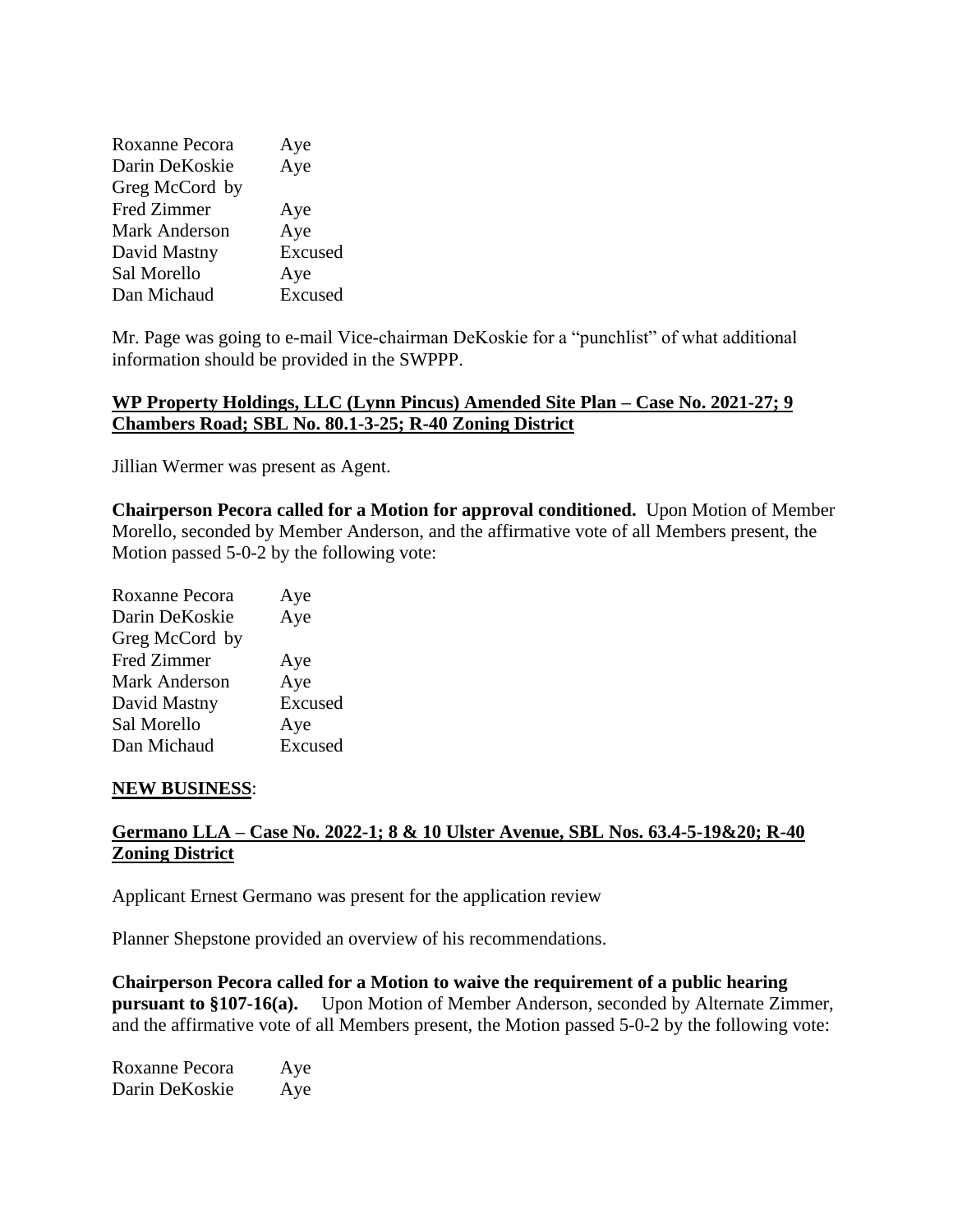Greg McCord by Fred Zimmer Aye Mark Anderson Aye David Mastny Excused Sal Morello Aye Dan Michaud Excused

**Chairperson Pecora called for a Motion to grant approval upon with submission of a mylar and six paper copies for signature.** Upon Motion of Member Anderson, seconded by Vice-Chairman DeKoskie, and the affirmative vote of all Members present, the Motion passed 5-0-2 by the following vote:

| Roxanne Pecora | Aye     |
|----------------|---------|
| Darin DeKoskie | Aye     |
| Greg McCord by |         |
| Fred Zimmer    | Aye     |
| Mark Anderson  | Aye     |
| David Mastny   | Excused |
| Sal Morello    | Aye     |

## **Weidner Subdivision – (Heather Gabrielle of Medenbach & Eggers as Agent) – Case No. 2022-2; 90 Popletown Road, SBL No. 71.2-2-6; R40 Zoning District**

Heather Gabrielle of Medenbach & Eggers was present for the application review.

Planner Shepstone reviewed his memorandum, noting that a map note for bat protocol would be needed as well as Board of Health approval and a consideration to make access road doublewide may detail to be considered. A minimum 22' wide access would eliminate the need for a road maintenance agreement. Attorney Barnett cautioned to review setback requirements.

**Chairperson Pecora called for a Motion to schedule a public hearing for April 18, 2022 at 7:50 p.m.** Upon Motion of Vice-chairman DeKoskie, seconded by Member Anderson, and the affirmative vote of all Members present, the Motion passed 5-0-2 by the following vote:

| Roxanne Pecora     | Aye     |
|--------------------|---------|
| Darin DeKoskie     | Aye     |
| Greg McCord by     |         |
| <b>Fred Zimmer</b> | Aye     |
| Mark Anderson      | Aye     |
| David Mastny       | Excused |
| Sal Morello        | Aye     |
| Dan Michaud        | Excused |

There were no ZBA referrals